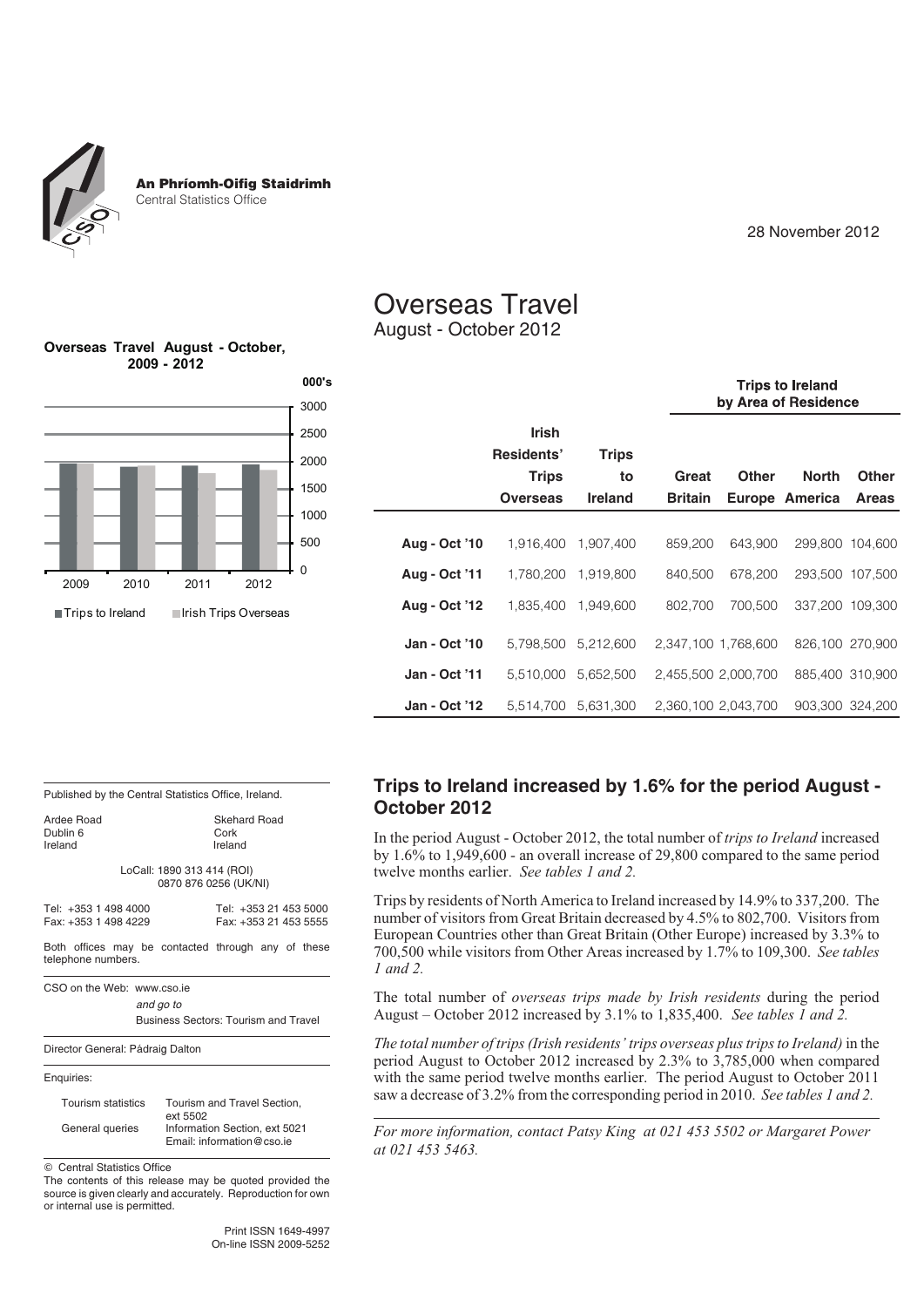## **Table 1 Overseas Trips for the period August - October, 2009 - 2012**

|      |           |           |                                          |                     | Trips to Ireland by Area of Residence |                 |         |                     |
|------|-----------|-----------|------------------------------------------|---------------------|---------------------------------------|-----------------|---------|---------------------|
| Year | Period    | All Trips | Irish<br>Residents'<br>Trips<br>Overseas | Trips to<br>Ireland | <b>Great Britain</b>                  | Other<br>Europe | North   | America Other Areas |
| 2009 | Aug - Oct | 3,937,800 | 1.968.800                                | 1.969.000           | 917.800                               | 658.700         | 297.700 | 94,800              |
| 2010 | Aug - Oct | 3,823,800 | 1,916,400                                | 1,907,400           | 859,200                               | 643,900         | 299,800 | 104,600             |
| 2011 | Aug - Oct | 3,700,000 | 1.780.200                                | 1,919,800           | 840.500                               | 678.200         | 293.500 | 107,500             |
| 2012 | Aug - Oct | 3,785,000 | 1,835,400                                | 1,949,600           | 802,700                               | 700.500         | 337.200 | 109,300             |
|      |           |           |                                          |                     |                                       |                 |         |                     |

### **Table 2 Annual Change in Overseas Trips for the period August - October, 2010 - 2012**

|      |           |            | Irish                                                        |                     | Trips to Ireland by Area of Residence |                 |              |                     |
|------|-----------|------------|--------------------------------------------------------------|---------------------|---------------------------------------|-----------------|--------------|---------------------|
| Year | Period    | All Trips  | Residents'<br><b>Trips</b><br>Overseas                       | Trips to<br>Ireland | <b>Great Britain</b>                  | Other<br>Europe | <b>North</b> | America Other Areas |
|      |           |            | Change versus corresponding period of previous year (number) |                     |                                       |                 |              |                     |
| 2010 | Aug - Oct | $-114,000$ | $-52,400$                                                    | $-61,600$           | $-58,600$                             | $-14,800$       | 2,100        | 9,800               |
| 2011 | Aug - Oct | $-123,800$ | $-136,200$                                                   | 12,400              | $-18,700$                             | 34,300          | $-6,300$     | 2,900               |
| 2012 | Aug - Oct | 85,000     | 55,200                                                       | 29,800              | $-37,800$                             | 22,300          | 43,700       | 1,800               |
|      |           |            | Change versus corresponding period of previous year (%)      |                     |                                       |                 |              |                     |
| 2010 | Aug - Oct | $-2.9$     | $-2.7$                                                       | $-3.1$              | $-6.4$                                | $-2.2$          | 0.7          | 10.3                |
| 2011 | Aug - Oct | $-3.2$     | $-7.1$                                                       | 0.7                 | $-2.2$                                | 5.3             | $-2.1$       | 2.8                 |
| 2012 | Aug - Oct | 2.3        | 3.1                                                          | 1.6                 | $-4.5$                                | 3.3             | 14.9         | 1.7                 |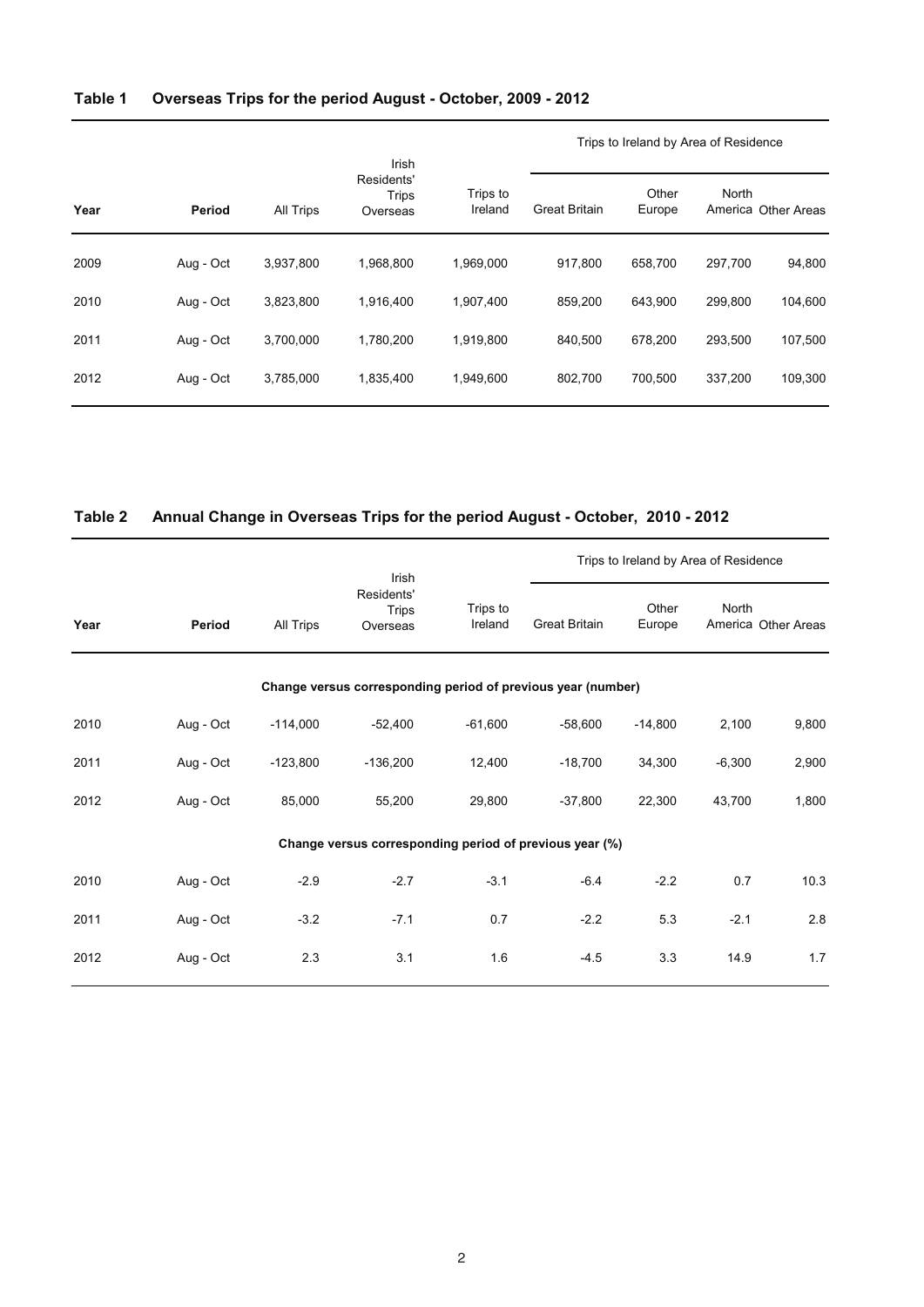|  |  |  | Table 3 Overseas Trips for the period January - October, 2009 - 2012 |  |  |
|--|--|--|----------------------------------------------------------------------|--|--|
|--|--|--|----------------------------------------------------------------------|--|--|

|      |            |                                                 |                     |                      | Trips to Ireland by Area of Residence |               |                    |  |
|------|------------|-------------------------------------------------|---------------------|----------------------|---------------------------------------|---------------|--------------------|--|
| Year | All Trips  | Irish<br>Residents'<br><b>Trips</b><br>Overseas | Trips to<br>Ireland | <b>Great Britain</b> | Other Europe                          | North America | <b>Other Areas</b> |  |
| 2009 | 12,200,700 | 6,167,900                                       | 6,032,800           | 2,813,600            | 2,082,300                             | 875.100       | 261,800            |  |
| 2010 | 11,011,100 | 5,798,500                                       | 5,212,600           | 2,347,100            | 1,768,600                             | 826.100       | 270,900            |  |
| 2011 | 11,162,500 | 5,510,000                                       | 5,652,500           | 2,455,500            | 2,000,700                             | 885.400       | 310,900            |  |
| 2012 | 11,146,000 | 5,514,700                                       | 5,631,300           | 2,360,100            | 2,043,700                             | 903,300       | 324,200            |  |

## **Table 4 Annual Change in Overseas Trips for the period January - October, 2010 - 2012**

|      |              | Irish                                  |                     |                                                 |              | Trips to Ireland by Area of Residence |                    |
|------|--------------|----------------------------------------|---------------------|-------------------------------------------------|--------------|---------------------------------------|--------------------|
| Year | All Trips    | Residents'<br><b>Trips</b><br>Overseas | Trips to<br>Ireland | <b>Great Britain</b>                            | Other Europe | North America                         | <b>Other Areas</b> |
|      |              |                                        |                     | Annual change in year to October total (number) |              |                                       |                    |
| 2010 | $-1,189,600$ | $-369,400$                             | $-820,200$          | $-466,500$                                      | $-313,700$   | $-49,000$                             | 9,100              |
| 2011 | 151,400      | $-288,500$                             | 439,900             | 108,400                                         | 232,100      | 59,300                                | 40,000             |
| 2012 | $-16,500$    | 4,700                                  | $-21,200$           | $-95,400$                                       | 43,000       | 17,900                                | 13,300             |
|      |              |                                        |                     | Annual change in year to October total (%)      |              |                                       |                    |
| 2010 | $-9.8$       | $-6.0$                                 | $-13.6$             | $-16.6$                                         | $-15.1$      | $-5.6$                                | $3.5\,$            |
| 2011 | 1.4          | $-5.0$                                 | 8.4                 | 4.6                                             | 13.1         | 7.2                                   | 14.8               |
| 2012 | $-0.1$       | 0.1                                    | $-0.4$              | $-3.9$                                          | 2.1          | 2.0                                   | 4.3                |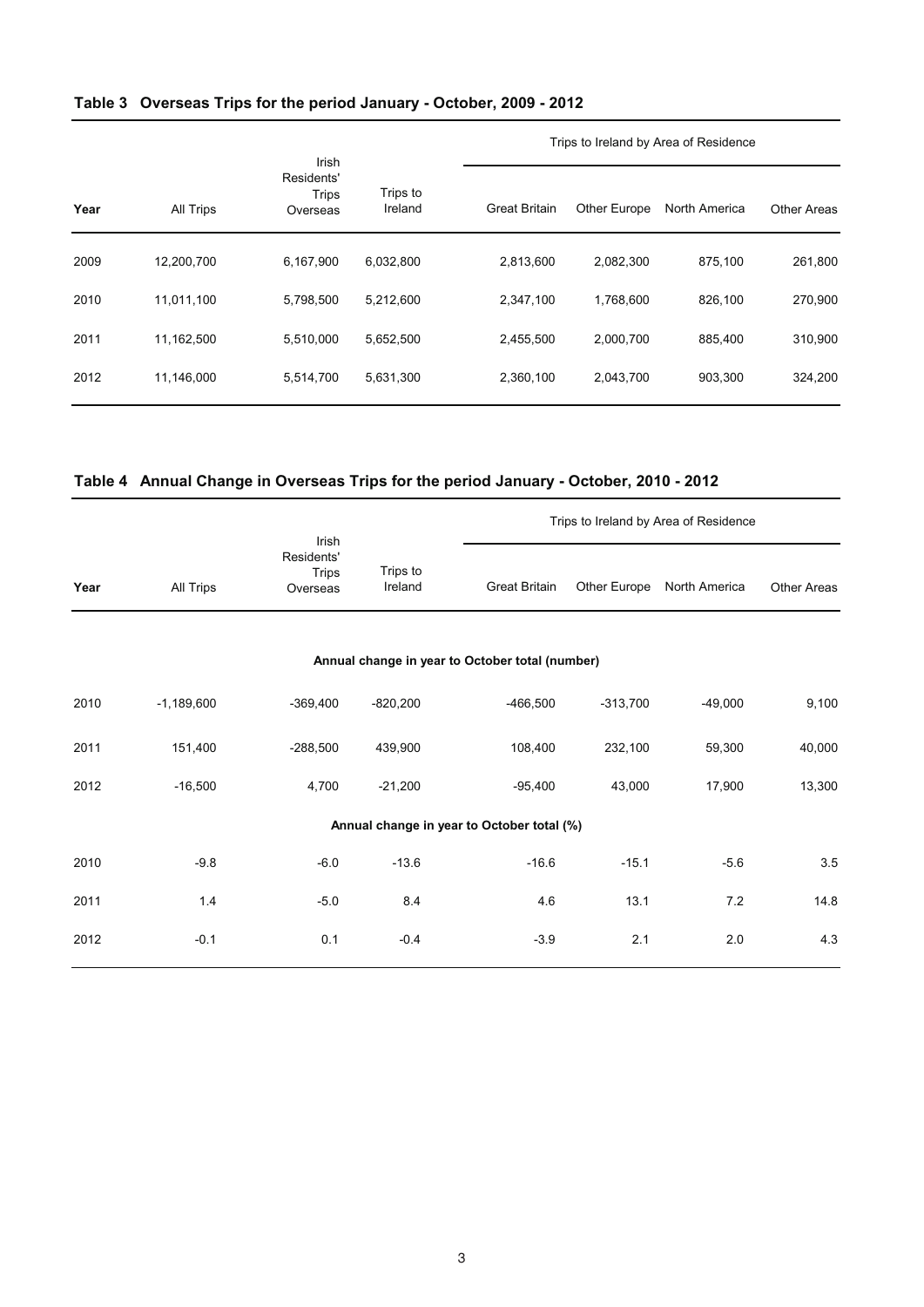# **Table 5 Overseas Trips to Ireland by Area of Residence for the period August - October, 2009 - 2012**

|                                                       | August - October |           |           |           |  |  |  |  |
|-------------------------------------------------------|------------------|-----------|-----------|-----------|--|--|--|--|
| Area of Residence <sup>1</sup>                        | 2009             | 2010      | 2011      | 2012      |  |  |  |  |
| <b>Total Overseas Trips to Ireland</b>                | 1,969,000        | 1,907,400 | 1,919,800 | 1,949,600 |  |  |  |  |
| <b>Great Britain</b>                                  | 917,800          | 859,200   | 840,500   | 802,700   |  |  |  |  |
| Belgium, Netherlands and Luxembourg                   | 60,000           | 63,000    | 67,200    | 62,900    |  |  |  |  |
| France                                                | 106,600          | 107,400   | 116,400   | 111,200   |  |  |  |  |
| Germany                                               | 122,700          | 121,800   | 136,100   | 150,600   |  |  |  |  |
| Italy                                                 | 86,100           | 74,700    | 73,300    | 77,000    |  |  |  |  |
| Spain                                                 | 73,800           | 75,100    | 76,200    | 79,900    |  |  |  |  |
| Norway, Sweden, Finland and Denmark                   | 49,200           | 53,300    | 55,500    | 53,800    |  |  |  |  |
| Other Europe <sup>2</sup>                             | 160,300          | 148,500   | 153,500   | 165,000   |  |  |  |  |
| <b>USA and Canada</b>                                 | 297,700          | 299,800   | 293,500   | 337,200   |  |  |  |  |
| Australia, New Zealand and Other Oceania <sup>2</sup> | 43,200           | 48,300    | 46,300    | 48,500    |  |  |  |  |
| Other Areas <sup>2</sup>                              | 51,600           | 56,300    | 61,300    | 60,700    |  |  |  |  |

<sup>1</sup> Country estimates are subject to high levels of sample variation and therefore should be interpreted with caution. See Background Notes.

 $2$  See Background Notes for countries included.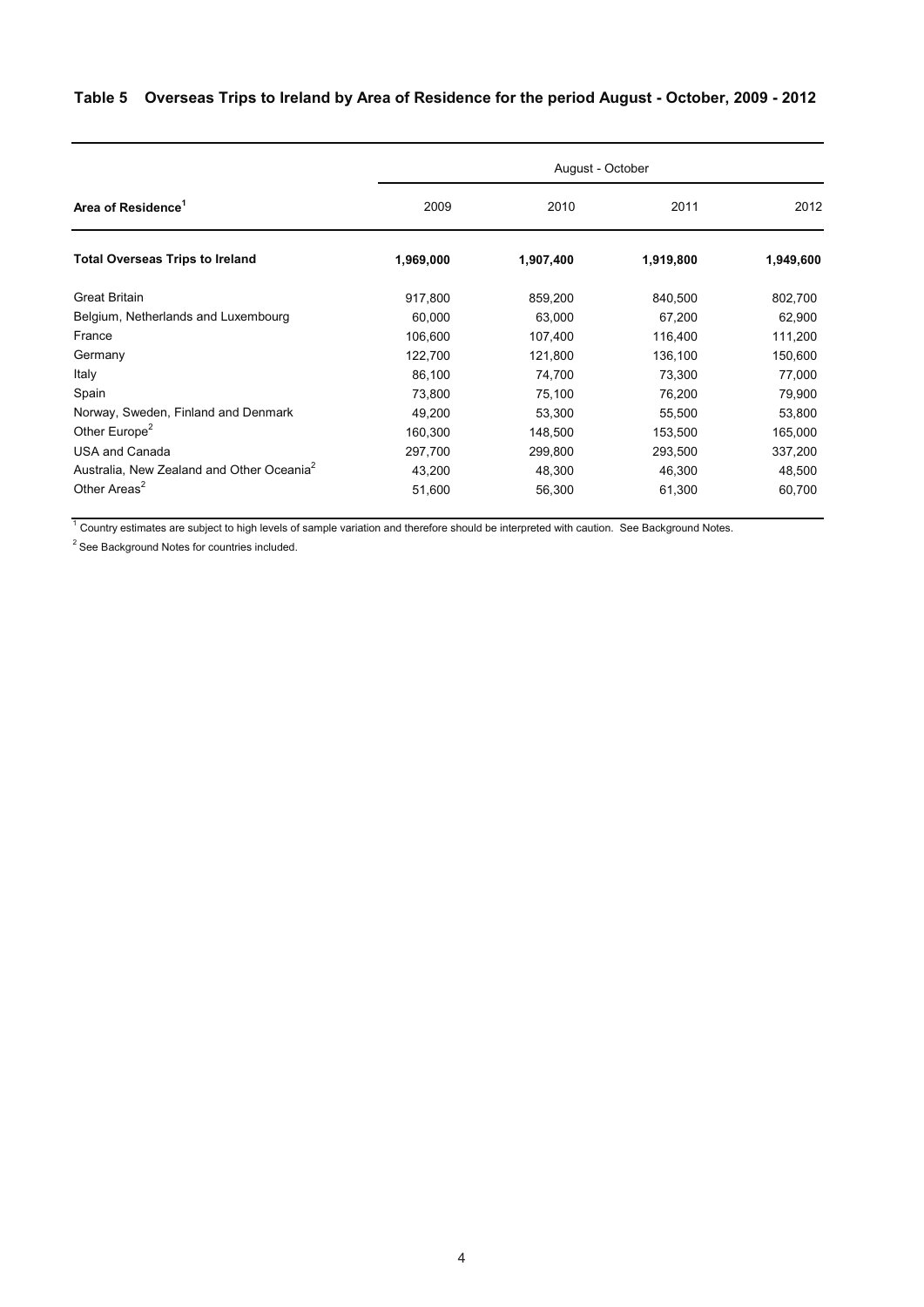| Table 6 | Overseas Trips in each calendar quarter, 2008 - 2012 |  |  |  |  |  |  |
|---------|------------------------------------------------------|--|--|--|--|--|--|
|---------|------------------------------------------------------|--|--|--|--|--|--|

|      |           |           | Irish                                  |                     | Trips to Ireland by Area of Residence |                 |         |                     |
|------|-----------|-----------|----------------------------------------|---------------------|---------------------------------------|-----------------|---------|---------------------|
|      | Period    | All Trips | Residents'<br><b>Trips</b><br>Overseas | Trips to<br>Ireland | <b>Great Britain</b>                  | Other<br>Europe | North   | America Other Areas |
|      |           |           |                                        |                     |                                       |                 |         |                     |
| 2008 | Quarter 1 | 3,304,700 | 1,762,500                              | 1,542,200           | 849,500                               | 480,200         | 155,900 | 56,700              |
|      | Quarter 2 | 4,210,200 | 2,050,800                              | 2,159,400           | 1,023,200                             | 729,000         | 312,100 | 95,200              |
|      | Quarter 3 | 4,900,700 | 2,428,300                              | 2,472,400           | 1,148,900                             | 839,900         | 357,200 | 126,400             |
|      | Quarter 4 | 3,300,800 | 1,635,800                              | 1,665,000           | 850,900                               | 561,200         | 179,400 | 73,500              |
| 2009 | Quarter 1 | 2,941,900 | 1,539,800                              | 1,402,200           | 722,400                               | 488,700         | 142,200 | 48,800              |
|      | Quarter 2 | 3,801,500 | 1,899,600                              | 1,901,900           | 858,500                               | 658,200         | 305,000 | 80,300              |
|      | Quarter 3 | 4,314,400 | 2,137,100                              | 2,177,300           | 956,100                               | 757,600         | 356,400 | 107,300             |
|      | Quarter 4 | 2,918,900 | 1,472,900                              | 1,446,100           | 720,100                               | 477,800         | 176,800 | 71,500              |
| 2010 | Quarter 1 | 2,523,900 | 1,439,200                              | 1,084,800           | 526,600                               | 366,500         | 137,300 | 54,200              |
|      | Quarter 2 | 3,214,500 | 1,673,100                              | 1,541,400           | 701,700                               | 500,500         | 264,000 | 75,200              |
|      | Quarter 3 | 4,133,800 | 2,137,200                              | 1,996,600           | 852,600                               | 700,900         | 332,800 | 110,200             |
|      | Quarter 4 | 2,736,800 | 1,322,500                              | 1,414,300           | 657,600                               | 477,300         | 201,400 | 78,100              |
| 2011 | Quarter 1 | 2,445,200 | 1,266,400                              | 1,178,800           | 550,700                               | 407,800         | 154,700 | 65,600              |
|      | Quarter 2 | 3,558,000 | 1,753,000                              | 1,805,000           | 760,700                               | 647,500         | 303,800 | 92,900              |
|      | Quarter 3 | 4,114,100 | 1,962,400                              | 2,151,700           | 911,600                               | 763,200         | 352,400 | 124,600             |
|      | Quarter 4 | 2,680,700 | 1,311,000                              | 1,369,700           | 655,200                               | 464,700         | 176,200 | 73,600              |
| 2012 | Quarter 1 | 2,399,900 | 1,234,800                              | 1,165,100           | 562,400                               | 392,800         | 144,700 | 65,200              |
|      | Quarter 2 | 3,544,700 | 1,727,500                              | 1,817,300           | 735,200                               | 672,400         | 305,700 | 104,000             |
|      | Quarter 3 | 4,099,900 | 2,003,200                              | 2,096,700           | 830,200                               | 776,800         | 365,200 | 124,500             |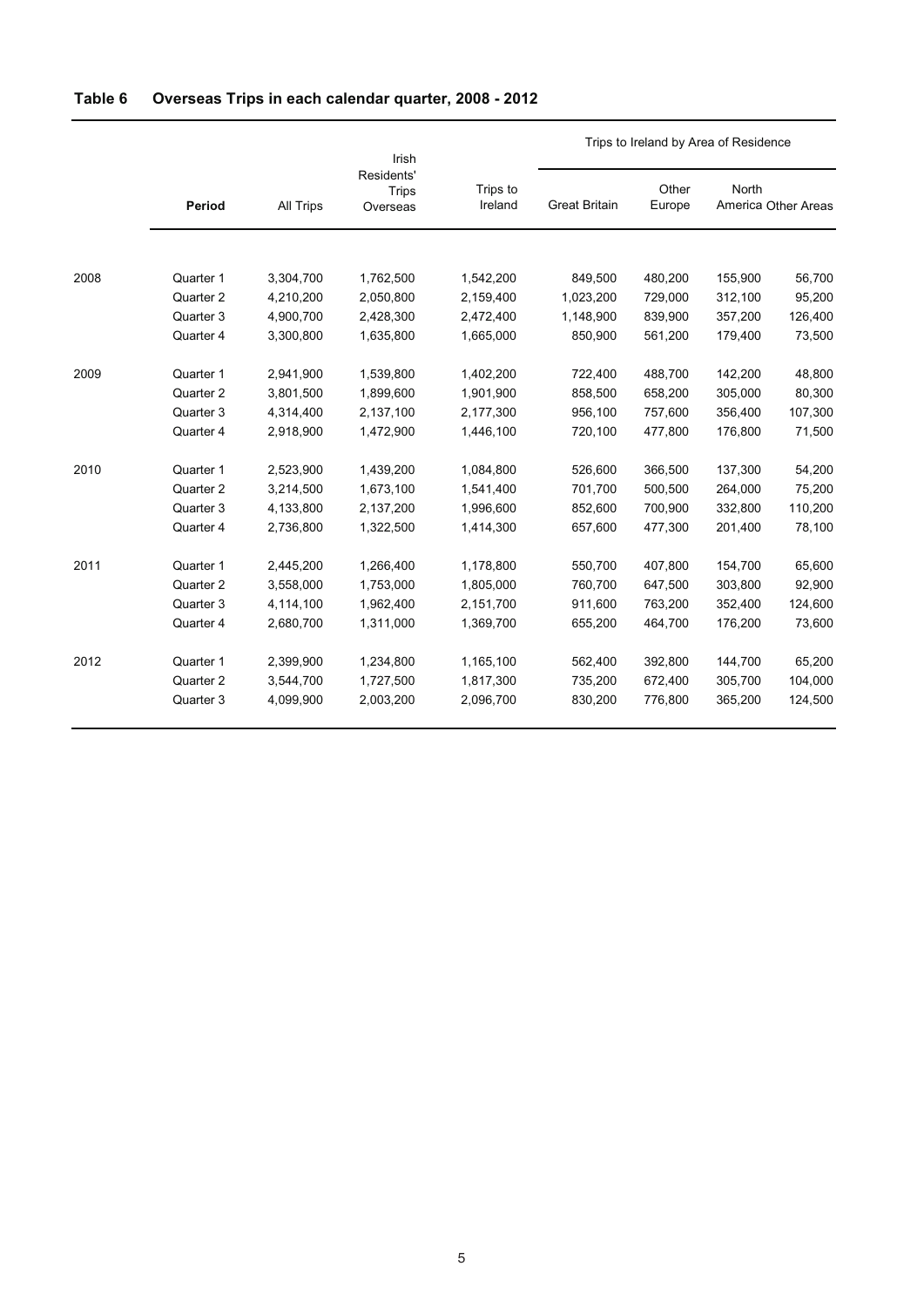### Table 7 Overseas Trips to Ireland by Area of Residence, 2011 - 2012

|                                                       | 2011      | 2011      |           |           |           | 2012      |           |           |
|-------------------------------------------------------|-----------|-----------|-----------|-----------|-----------|-----------|-----------|-----------|
| Area of Residence                                     |           | Quarter 1 | Quarter 2 | Quarter 3 | Quarter 4 | Quarter 1 | Quarter 2 | Quarter 3 |
| <b>Total Overseas Trips to Ireland</b>                | 6,505,200 | 1,178,800 | 1,805,000 | 2,151,700 | 1,369,700 | 1,165,100 | 1,817,300 | 2,096,700 |
| <b>Great Britain</b>                                  | 2,878,100 | 550,700   | 760,700   | 911,600   | 655,200   | 562,400   | 735,200   | 830,200   |
| Belgium, Netherlands and Luxembourg                   | 235,100   | 47,500    | 59,600    | 71,500    | 56,400    | 44,900    | 68,900    | 68,600    |
| France                                                | 401,500   | 68,700    | 126,500   | 136,700   | 69,600    | 66,600    | 129,000   | 129,400   |
| Germany                                               | 422,900   | 66,300    | 123,100   | 143,000   | 90,600    | 65,900    | 134,100   | 155,100   |
| Italy                                                 | 220,100   | 38,000    | 55,700    | 83,800    | 42,700    | 39,700    | 67,800    | 94,300    |
| Spain                                                 | 244,900   | 46,400    | 59,600    | 88,400    | 50,400    | 43,100    | 63,300    | 91,100    |
| Norway, Sweden, Finland and Denmark                   | 181,700   | 31,400    | 50,800    | 58,400    | 41,100    | 30,000    | 57,000    | 58,400    |
| Other Europe <sup>2</sup>                             | 577,100   | 109,400   | 172,300   | 181,400   | 114,000   | 102,500   | 152,300   | 179,800   |
| <b>USA and Canada</b>                                 | 987,100   | 154,700   | 303,800   | 352,400   | 176,200   | 144,700   | 305,700   | 365,200   |
| Australia, New Zealand and Other Oceania <sup>2</sup> | 141,100   | 21,400    | 38,200    | 54,600    | 26,900    | 21,600    | 43,300    | 56,500    |
| Other Areas <sup>2</sup>                              | 215,600   | 44,200    | 54,700    | 70,000    | 46,600    | 43,600    | 60,700    | 67,900    |

 $1$  Country estimates are subject to high levels of sample variation and therefore should be interpreted with caution. See Background Notes.

 $2$  See Background Notes for countries included.

6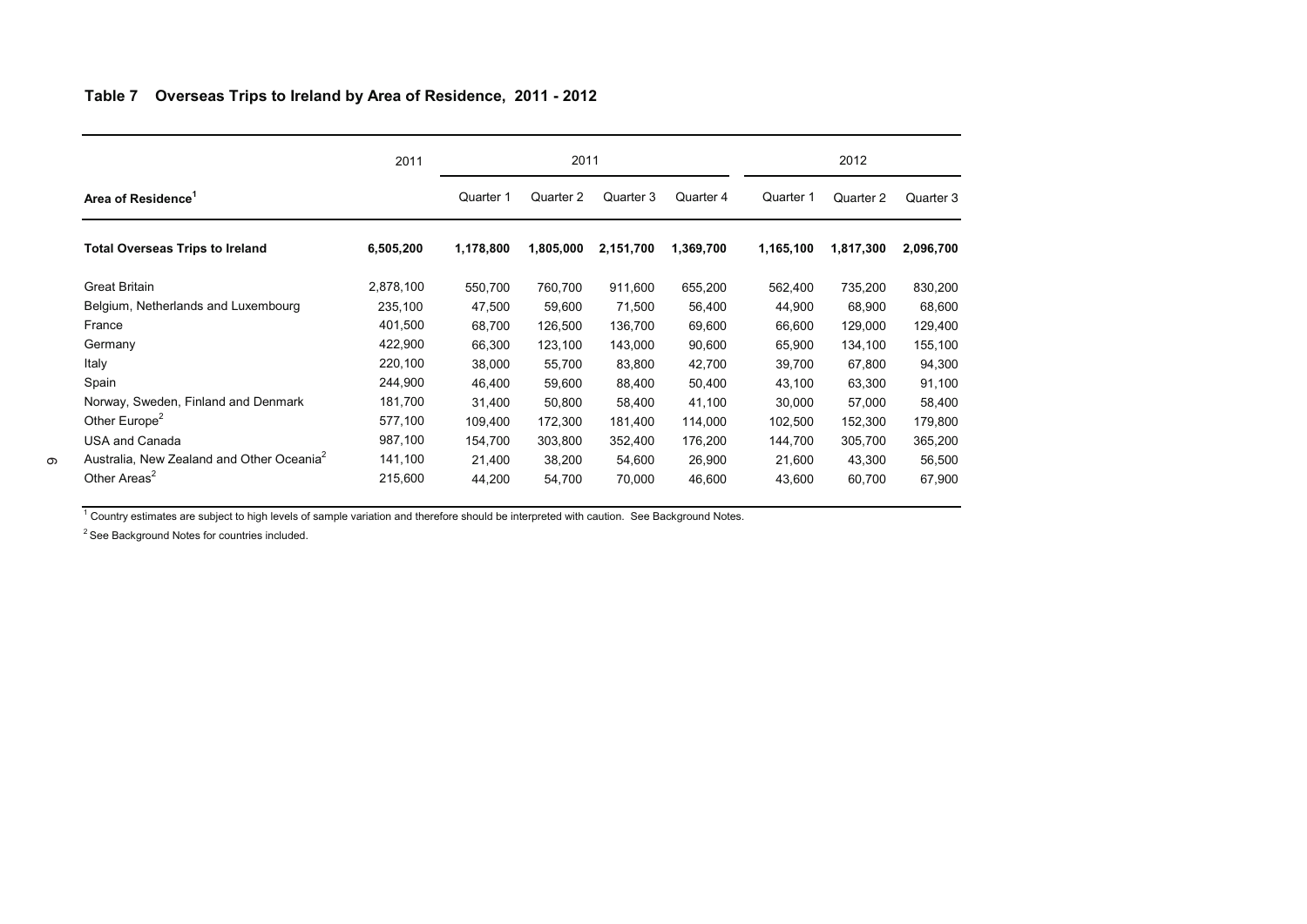# **Table 8 Overseas Trips in each calendar quarter - Seasonally Adjusted, 2008 - 2012**

|      |           |           | Irish                                  |                     | Trips to Ireland by Area of Residence |                 |         |                     |
|------|-----------|-----------|----------------------------------------|---------------------|---------------------------------------|-----------------|---------|---------------------|
|      | Period    | All Trips | Residents'<br><b>Trips</b><br>Overseas | Trips to<br>Ireland | <b>Great Britain</b>                  | Other<br>Europe | North   | America Other Areas |
|      |           |           |                                        |                     |                                       |                 |         |                     |
| 2008 | Quarter 1 | 4,092,800 | 2,071,600                              | 1,990,800           | 997,900                               | 637,500         | 263,200 | 84,700              |
|      | Quarter 2 | 3,988,100 | 1,946,000                              | 2,038,800           | 1,012,400                             | 662,000         | 261,200 | 90,900              |
|      | Quarter 3 | 3,854,000 | 1,943,500                              | 1,893,000           | 929,500                               | 634,300         | 245,600 | 90,000              |
|      | Quarter 4 | 3,800,400 | 1,941,500                              | 1,924,700           | 923,900                               | 682,900         | 236,800 | 83,800              |
| 2009 | Quarter 1 | 3,800,700 | 1,855,000                              | 1,892,800           | 899,000                               | 663,900         | 240,700 | 72,700              |
|      | Quarter 2 | 3,505,200 | 1,769,600                              | 1,742,400           | 816,800                               | 590,000         | 256,000 | 75,400              |
|      | Quarter 3 | 3,376,700 | 1,706,800                              | 1,668,600           | 782,700                               | 573,600         | 245,600 | 76,700              |
|      | Quarter 4 | 3,365,700 | 1,738,200                              | 1,675,400           | 776,600                               | 574,400         | 235,600 | 82,300              |
| 2010 | Quarter 1 | 3,236,600 | 1,721,200                              | 1,431,900           | 651,300                               | 512,000         | 232,200 | 78,800              |
|      | Quarter 2 | 2,974,000 | 1,563,000                              | 1,430,000           | 669,300                               | 446,800         | 213,400 | 70,000              |
|      | Quarter 3 | 3,224,200 | 1,700,600                              | 1,538,100           | 699,700                               | 521,800         | 230,000 | 79,700              |
|      | Quarter 4 | 3,154,200 | 1,550,400                              | 1,622,000           | 703,600                               | 575.500         | 263,800 | 89,800              |
| 2011 | Quarter 1 | 3,232,500 | 1,567,000                              | 1,596,600           | 686,500                               | 570,400         | 259,800 | 96,000              |
|      | Quarter 2 | 3,233,100 | 1,609,800                              | 1,641,200           | 724,600                               | 570,900         | 253,800 | 87,800              |
|      | Quarter 3 | 3,197,200 | 1,559,800                              | 1,655,700           | 749,500                               | 575,900         | 243,000 | 90,100              |
|      | Quarter 4 | 3,127,900 | 1,545,700                              | 1,586,500           | 707,000                               | 562,300         | 233,400 | 84,300              |
| 2012 | Quarter 1 | 3,174,700 | 1,514,100                              | 1,579,700           | 704,000                               | 554,500         | 239,000 | 94,800              |
|      | Quarter 2 | 3,210,400 | 1,597,500                              | 1,655,200           | 699,200                               | 592,000         | 254,800 | 99,600              |
|      | Quarter 3 | 3,190,400 | 1,593,500                              | 1,614,500           | 680,000                               | 578,900         | 254,600 | 90,400              |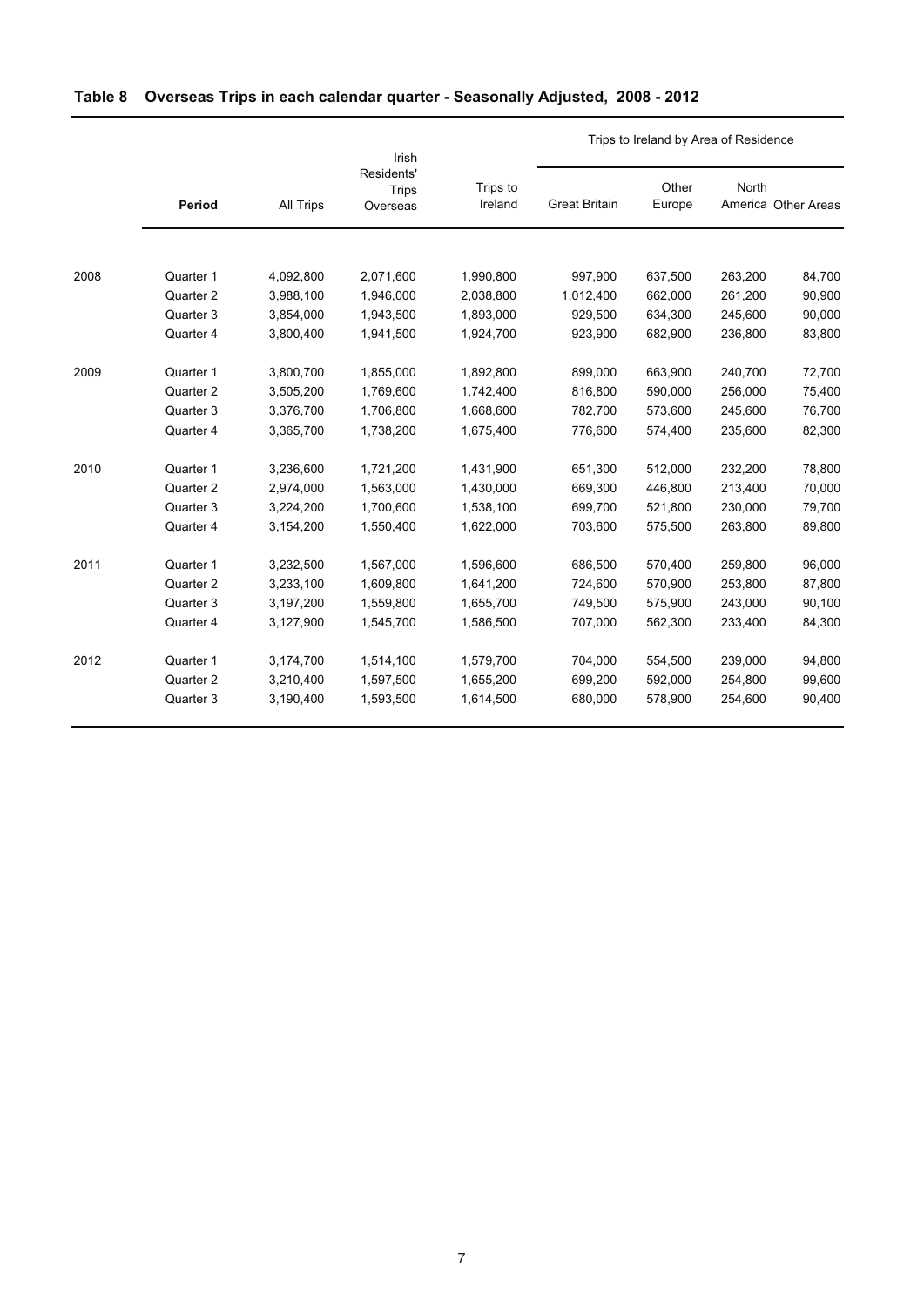# Background Notes

- **Periodicity** Monthly rolling three month release.
	- **Scope** Overseas Travel.
- **Coverage** This release covers Overseas Travel into and out of the Republic of Ireland, however travel by residents of Northern Ireland into or out of the Republic of Ireland or domestic travel within the Republic of Ireland is excluded.
- **Data Collection** Data from the Country of Residence Survey (CRS) is used in this release. This survey is conducted at Dublin, Cork, Shannon, Knock, Galway and Kerry airports and Rosslare, Dun Laoghaire, Ringaskiddy and Dublin seaports. Residency data is collected from passengers by a Central Statistics Office (CSO) interviewer.
- **Sample Design** A sample of flights and sailings is selected to facilitate proper representation of airport/seaport pairings, day, night, week day and weekend flights/sailings.

On the selected flights/sailings for the CRS, a 1 in 5 (20%) systematic sample of passengers is selected and their country of residence is recorded.

Sample results are grossed to total passenger numbers travelling for each airport or seaport pairing, as provided by the airports and ferry companies.

Where there is no survey coverage in a period for an airport/seaport pairing, results are imputed using the 'nearest neighbour' imputation methodology.

- **Sample Size** The sample size for the Overseas Travel release in respect of the three month period August -October 2012 was just under 121,100 passengers.
- **Seasonal Adjustment** Seasonally adjusted quarterly data is available in Table 8. Visitor numbers to Ireland are subject to a high degree of seasonality. These seasonal fluctuations do not affect annual comparisons but they do affect monthly or quarterly comparisons. Typically trips are at their highest during the summer months, although there are also clear peaks around Christmas and Easter. To facilitate interpretation of underlying trends, visitor numbers are adjusted to remove these seasonal trends.

Seasonal adjustment is conducted using the direct seasonal adjustment approach. Under this approach each individual series is independently adjusted each month, e.g. aggregate series are adjusted without reference to the component series. Seasonal adjustment models are developed for each series based on unadjusted data from January 2000 to the current period. These models are then applied to the entire series. Seasonal factors are updated each quarter.

The adjustments are completed by applying the X-12-ARIMA model, developed by the U.S. Census Bureau to the unadjusted data. This methodology estimates seasonal factors while also taking into consideration factors that impact on the quality of the seasonal adjustment such as:

- Calendar effects, e.g. the timing of Easter (see definition (4) on page 10)
- Outliers, temporary changes and level shifts in the series
- **Rounding** Individual figures have been rounded independently and the sum of the component items may therefore not necessarily add to the totals shown.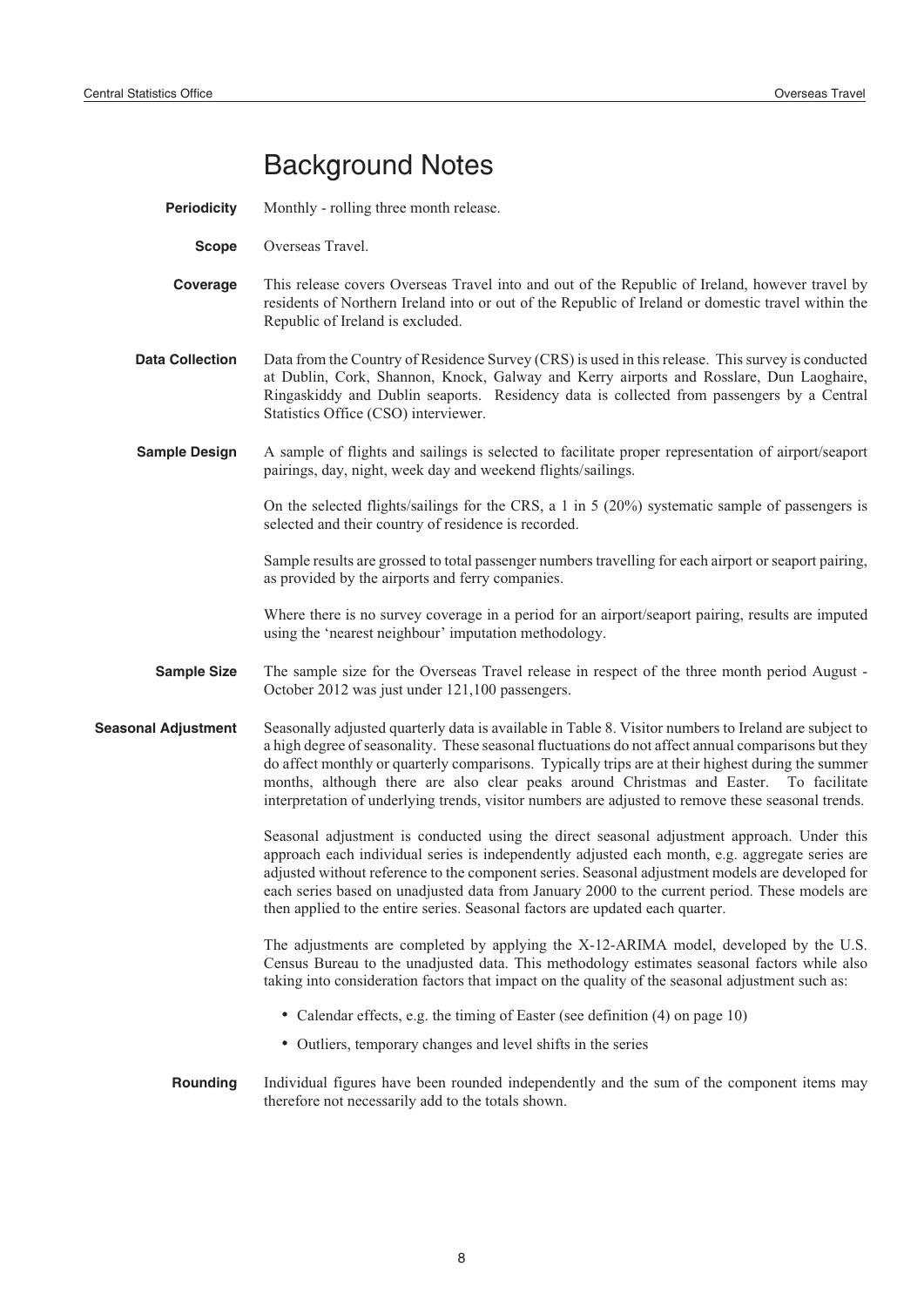### **Reliability of Results** Estimation of survey results using the above sampling design introduces a statistical variability which would not be present if *all* passengers from *every* flight/sailing had been sampled. This means that the survey results are best estimates based on the information collected for the sample.

This variability is expressed by the standard error calculation. The standard error gives the relative size of the 'sampling error' (variability) present in an estimate compared with the estimate itself. In general, estimates can be said to have a relative precision of twice their standard error.

The effect of sampling error is greater for small estimates and may, in particular, make it more difficult to compare figures for different time periods. Standard error estimates in respect of the major Area of Residence categories for Quarter 1 to Quarter 3 2012 calendar quarters are presented in the following tables

|                                    |                            | Overseas trips to Ireland by Area of Residence |         |         |        |
|------------------------------------|----------------------------|------------------------------------------------|---------|---------|--------|
| Q1 2012                            | <b>Irish</b><br>Residents' |                                                |         |         |        |
|                                    | <b>Trips</b>               | Great                                          | Other   | North   | Other  |
|                                    | Overseas                   | <b>Britain</b>                                 | Europe  | America | Areas  |
| Total trips                        | 1,234,757                  | 562,424                                        | 392,777 | 144,724 | 65,206 |
| Standard error                     | 4,070                      | 2,850                                          | 2,763   | 1,825   | 1,313  |
| Standard error as<br>% of estimate | 0.33                       | 0.51                                           | 0.70    | 1.26    | 2.01   |

|                   |                                                 |                         | Overseas trips to Ireland by Area of Residence |                  |                |
|-------------------|-------------------------------------------------|-------------------------|------------------------------------------------|------------------|----------------|
| Q2 2012           | Irish<br>Residents'<br><b>Trips</b><br>Overseas | Great<br><b>Britain</b> | Other<br>Europe                                | North<br>America | Other<br>Areas |
|                   |                                                 |                         |                                                |                  |                |
| Total trips       | 1,727,450                                       | 735,168                 | 672,429                                        | 305,717          | 103,975        |
| Standard error    | 5,138                                           | 3,464                   | 3,703                                          | 2,616            | 1,745          |
| Standard error as |                                                 |                         |                                                |                  |                |
| % of estimate     | 0.30                                            | 0.47                    | 0.55                                           | 0.86             | 1.68           |

#### Overseas trips to Ireland by Area of Residence

| Q3 2012                            | Irish<br>Residents' |                |         |         |         |
|------------------------------------|---------------------|----------------|---------|---------|---------|
|                                    | <b>Trips</b>        | Great          | Other   | North   | Other   |
|                                    | Overseas            | <b>Britain</b> | Europe  | America | Areas   |
| Total trips                        | 2,003,168           | 830,220        | 776,810 | 365,191 | 124,466 |
| Standard error                     | 5,858               | 3,962          | 4,320   | 2,939   | 2,014   |
| Standard error as<br>% of estimate | 0.29                | 0.48           | 0.56    | 0.80    | 1.62    |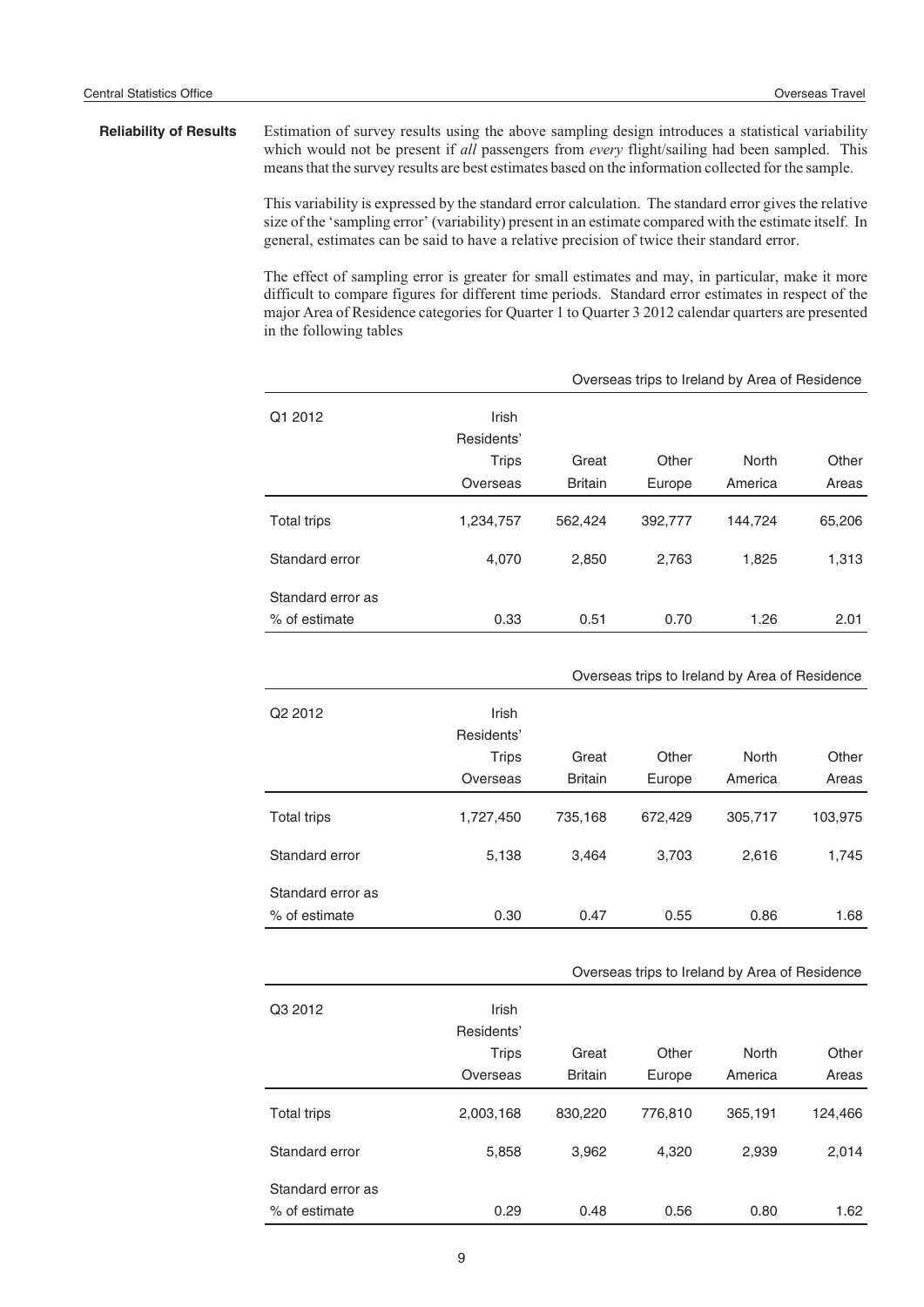In general, the more detailed the classification provided the greater the standard error of the estimates. In the derivation of the results, the assumption was made that non-respondents had similar characteristics and activity levels to those respondents in the same stratification cell. This assumption, which is usual in surveys such as this, may introduce some slight bias into the results. Moreover, although every effort was made to ensure that the information collected is correct, it is possible that some minor non-sampling errors remain undetected.

**Airport Pairings** The CSO "Airport Pairings" database contains information on every direct flight in and out of the nine Irish airports on a monthly basis. October 2012 passenger figures will be added to the database from early January 2013. For details please go to http://cso.ie/shorturl.aspx/15

### **Definitions**

- **(1) Trips** The data presented in this report is in terms of trip numbers. A trip is defined as a journey (usually including the return) from one place to another.
- **(2) Visitor** The definition of Visitor used in these surveys is based on that agreed with Eurostat, the European Statistical Office. A Visitor is defined as '*any person travelling to a place other than that of his/her usual environment for less than twelve months and whose main purpose is other than the exercise of an activity remunerated from within the place visited'*. However, as the CRS does not establish the reason for an individual's trip or length of stay, those travelling for reason of remuneration or for more than one year to a country cannot be excluded. Therefore, trips may include those travelling for paid work. Commercial Drivers travelling on sea routes are excluded.
- **(3) Country of Residence** Country of Residence is defined as the country in which the person has resided during the past year.

### (4) Timing of Easter Easter falls each year on a Sunday between March 22<sup>nd</sup> and April 25<sup>th</sup>, inclusively. In 2012 Easter Sunday fell on April  $8<sup>th</sup>$ , while in 2011 it fell on April 24<sup>th</sup>. Visitor numbers each year are greatly influenced by when Easter falls.

Dates for Easter Sunday

2012 -  $8^{\text{th}}$  April  $2011 - 24$ <sup>th</sup> April  $2010 - 4$ <sup>th</sup> April

#### **Country Breakdowns**

**Other Europe Tables 1-4, 6 and 8** Other Europe includes the following countries:

| EU 27 i.e.                    |                    |
|-------------------------------|--------------------|
| Austria                       | Latvia             |
| Belgium                       | Lithuania          |
| Bulgaria                      | Luxembourg         |
| Cyprus                        | Malta              |
| Czech Republic                | <b>Netherlands</b> |
| Denmark                       | Poland             |
| Estonia                       | Portugal           |
| Finland                       | Romania            |
| France                        | Slovakia           |
| Germany                       | Slovenia           |
| Greece                        | Spain              |
| Hungary                       | Sweden             |
| Italy                         |                    |
| Other countries included are: |                    |
| Alond Islands                 | Macadonia The      |

Aland Islands Macedonia, The Former Yugoslav Republic of Albania Moldova, Republic of Andorra Monaco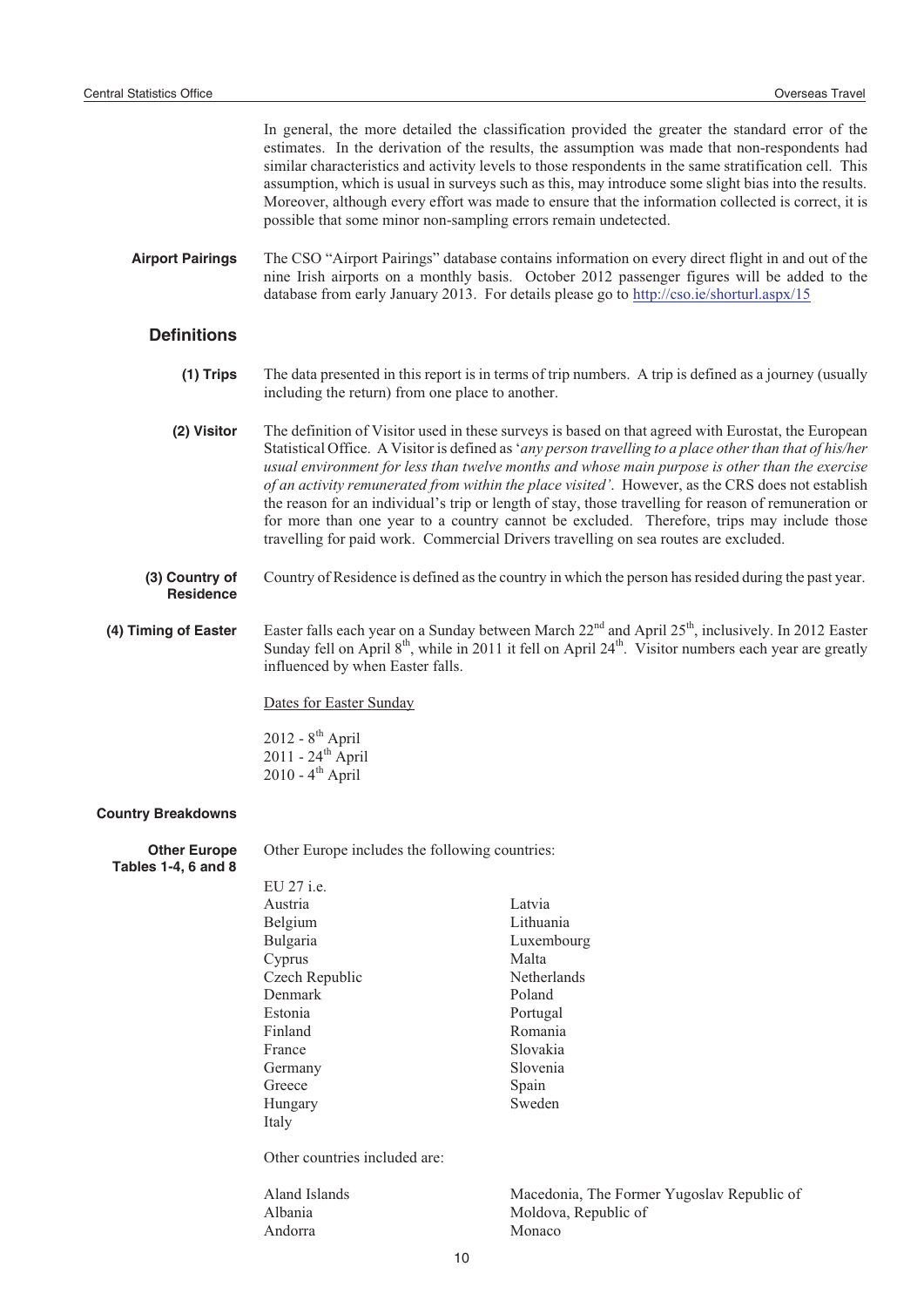|                                                    | <b>Belarus</b><br>Bosnia and Herzegovina<br>Croatia<br>Faroe Islands<br>Gibraltar<br>Guernsey<br>Iceland<br>Isle of Man<br>Jersey<br>Liechtenstein | Montenegro<br>Norway<br><b>Russian Federation</b><br>San Marino<br>Serbia<br>Switzerland<br>Turkey<br>Ukraine<br>Vatican City |  |
|----------------------------------------------------|----------------------------------------------------------------------------------------------------------------------------------------------------|-------------------------------------------------------------------------------------------------------------------------------|--|
| <b>North America</b><br><b>Tables 1-4, 6 and 8</b> | North America includes the following countries:                                                                                                    |                                                                                                                               |  |
|                                                    | Canada<br><b>United States</b>                                                                                                                     |                                                                                                                               |  |
| <b>Other Areas</b><br><b>Tables 1-4, 6 and 8</b>   | Other Areas includes the following countries:                                                                                                      |                                                                                                                               |  |
|                                                    | Africa (see page 12 for breakdown of countries)                                                                                                    |                                                                                                                               |  |
|                                                    |                                                                                                                                                    | Australia, New Zealand and Other Oceania (see below for breakdown of countries)                                               |  |
|                                                    | Central, South and Other Americas (see page 12 for breakdown of countries)                                                                         |                                                                                                                               |  |
|                                                    |                                                                                                                                                    | Eastern Asia, Middle East and Other Asia (see page 13 for breakdown of countries)                                             |  |
| <b>Other Europe</b><br>Tables 5 and 7              | Other Europe includes the following countries:                                                                                                     |                                                                                                                               |  |
|                                                    | Aland Islands                                                                                                                                      | Latvia                                                                                                                        |  |
|                                                    | Albania                                                                                                                                            | Liechtenstein                                                                                                                 |  |
|                                                    | Andorra                                                                                                                                            | Lithuania                                                                                                                     |  |
|                                                    | Austria                                                                                                                                            | Macedonia, The Former Yugoslav Republic of                                                                                    |  |
|                                                    | <b>Belarus</b>                                                                                                                                     | Malta                                                                                                                         |  |
|                                                    | Bosnia and Herzegovina                                                                                                                             | Moldova, Republic of                                                                                                          |  |
|                                                    | Bulgaria                                                                                                                                           | Monaco                                                                                                                        |  |
|                                                    | Croatia                                                                                                                                            | Montenegro                                                                                                                    |  |
|                                                    | Cyprus                                                                                                                                             | Poland                                                                                                                        |  |
|                                                    | Czech Republic                                                                                                                                     | Portugal                                                                                                                      |  |
|                                                    | Estonia                                                                                                                                            | Romania                                                                                                                       |  |
|                                                    | Faroe Islands                                                                                                                                      | <b>Russian Federation</b>                                                                                                     |  |
|                                                    | Gibraltar                                                                                                                                          | San Marino                                                                                                                    |  |
|                                                    | Greece                                                                                                                                             | Serbia                                                                                                                        |  |
|                                                    | Guernsey                                                                                                                                           | Slovakia                                                                                                                      |  |
|                                                    | Hungary<br>Iceland                                                                                                                                 | Slovenia<br>Switzerland                                                                                                       |  |
|                                                    | Isle of Man                                                                                                                                        | Turkey                                                                                                                        |  |
|                                                    | Jersey                                                                                                                                             | Ukraine                                                                                                                       |  |
|                                                    |                                                                                                                                                    | Vatican City                                                                                                                  |  |
| Australia,<br><b>New Zealand and</b>               | Australia, New Zealand and Other Oceania includes the following countries:                                                                         |                                                                                                                               |  |
| <b>Other Oceania</b>                               | American Samoa                                                                                                                                     | New Zealand                                                                                                                   |  |
| Tables 5 and 7                                     | Australia                                                                                                                                          | Niue                                                                                                                          |  |
|                                                    | Antarctica                                                                                                                                         | Norfolk Island                                                                                                                |  |
|                                                    | Christmas Island                                                                                                                                   | Northern Mariana Islands                                                                                                      |  |
|                                                    | Cocos (Keeling) Islands                                                                                                                            | Palau                                                                                                                         |  |
|                                                    | Cook Islands                                                                                                                                       | Papua New Guinea                                                                                                              |  |
|                                                    | Fiji                                                                                                                                               | Pitcairn                                                                                                                      |  |
|                                                    | French Polynesia                                                                                                                                   | Samoa                                                                                                                         |  |
|                                                    | French Southern Territories                                                                                                                        | Solomon Islands                                                                                                               |  |
|                                                    | Guam                                                                                                                                               | South Georgia and the South Sandwich Islands                                                                                  |  |
|                                                    | Heard Island and McDonald Islands                                                                                                                  | Svalbard and Jan Mayen                                                                                                        |  |
|                                                    |                                                                                                                                                    |                                                                                                                               |  |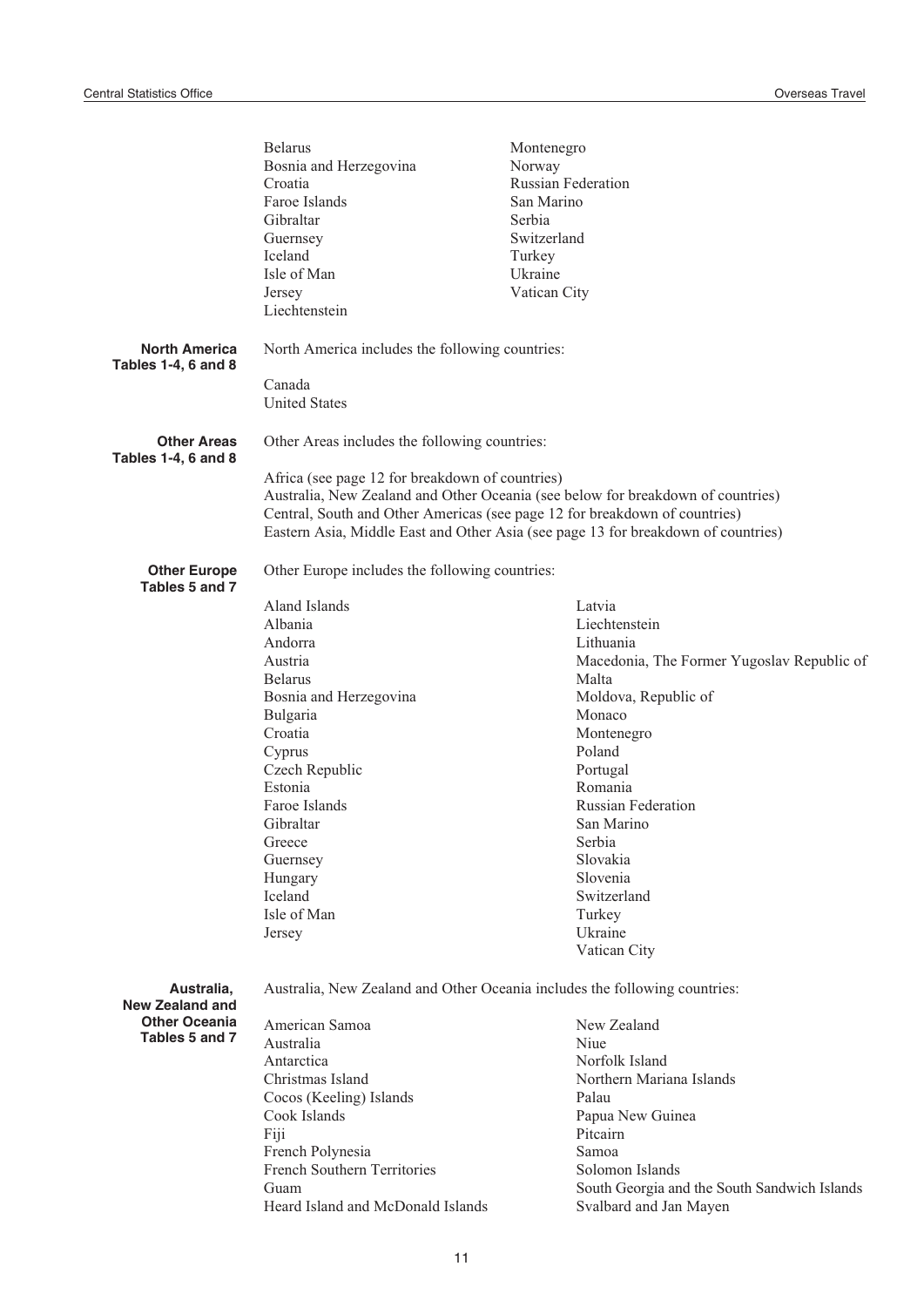|                                      | Kiribati                                               | Tokelau                                       |
|--------------------------------------|--------------------------------------------------------|-----------------------------------------------|
|                                      | Marshall Islands                                       | Tonga                                         |
|                                      | Micronesia, Federated States of                        | Tuvalu                                        |
|                                      | Nauru                                                  | United States Minor Outlying Islands          |
|                                      | New Caledonia                                          | Vanuatu                                       |
|                                      |                                                        | Wallis and Futuna                             |
| <b>Other Areas</b><br>Tables 5 and 7 | Other Areas includes the following group of countries: |                                               |
| Central, South and                   | Anguilla                                               | Guatemala                                     |
| <b>Other Americas</b>                | Antigua and Barbuda                                    | Guyana                                        |
|                                      | Argentina                                              | Haiti                                         |
|                                      | Aruba                                                  | Honduras                                      |
|                                      | <b>Bahamas</b>                                         | Jamaica                                       |
|                                      | <b>Barbados</b>                                        | Martinique                                    |
|                                      | <b>Belize</b>                                          | Mexico                                        |
|                                      | Bermuda                                                | Montserrat                                    |
|                                      | Bolivia                                                | Nicaragua                                     |
|                                      | <b>Brazil</b>                                          | Panama                                        |
|                                      | Cayman Islands                                         | Paraguay                                      |
|                                      | Chile                                                  | Peru                                          |
|                                      | Colombia                                               | Puerto Rico                                   |
|                                      | Costa Rica                                             | Saint Kitts and Nevis                         |
|                                      | Cuba                                                   | Saint Lucia                                   |
|                                      | Dominica                                               | Saint Pierre and Miquelon                     |
|                                      | Dominican Republic                                     | Saint Vincent and the Grenadines              |
|                                      | Ecuador                                                | Suriname                                      |
|                                      | El Salvador                                            | Trinidad and Tobago                           |
|                                      | Falkland Islands (Malvinas)                            | Turks and Caicos Islands                      |
|                                      | French Guiana                                          | Uruguay                                       |
|                                      | Greenland                                              | Venezuela                                     |
|                                      | Grenada                                                |                                               |
|                                      | Guadeloupe                                             | Virgin Islands, British<br>Virgin Islands, US |
|                                      |                                                        |                                               |
| <b>Africa</b>                        | Algeria                                                | Malawi                                        |
|                                      | Angola                                                 | Mali                                          |
|                                      | Benin                                                  | Mauritania                                    |
|                                      | <b>Botswana</b>                                        | Mauritius                                     |
|                                      | Burkina Faso                                           | Mayotte                                       |
|                                      | Burundi                                                | Morocco                                       |
|                                      | Cameroon                                               | Mozambique                                    |
|                                      | Cape Verde                                             | Namibia                                       |
|                                      | Central African Republic                               | Niger                                         |
|                                      | Chad                                                   | Nigeria                                       |
|                                      | Comoros                                                | Reunion                                       |
|                                      | Congo                                                  | Rwanda                                        |
|                                      | Congo, The Democratic Republic of the                  | Saint Helena                                  |
|                                      | Cote d'Ivoire                                          | Sao Tome and Principe                         |
|                                      | Djibouti                                               | Senegal                                       |
|                                      | Egypt                                                  | Seychelles                                    |
|                                      | <b>Equatorial Guinea</b>                               | Sierra Leone                                  |
|                                      | Eritrea                                                | Somalia                                       |
|                                      | Ethiopia                                               | South Africa                                  |
|                                      | Gabon                                                  | South Sudan                                   |
|                                      | Gambia                                                 | Sudan                                         |
|                                      | Ghana                                                  | Swaziland                                     |
|                                      | Guinea                                                 | Tanzania, United Republic of                  |
|                                      | Guinea-Bissau                                          | Togo                                          |
|                                      | Kenya                                                  | Tunisia                                       |
|                                      | Lesotho                                                | Uganda                                        |